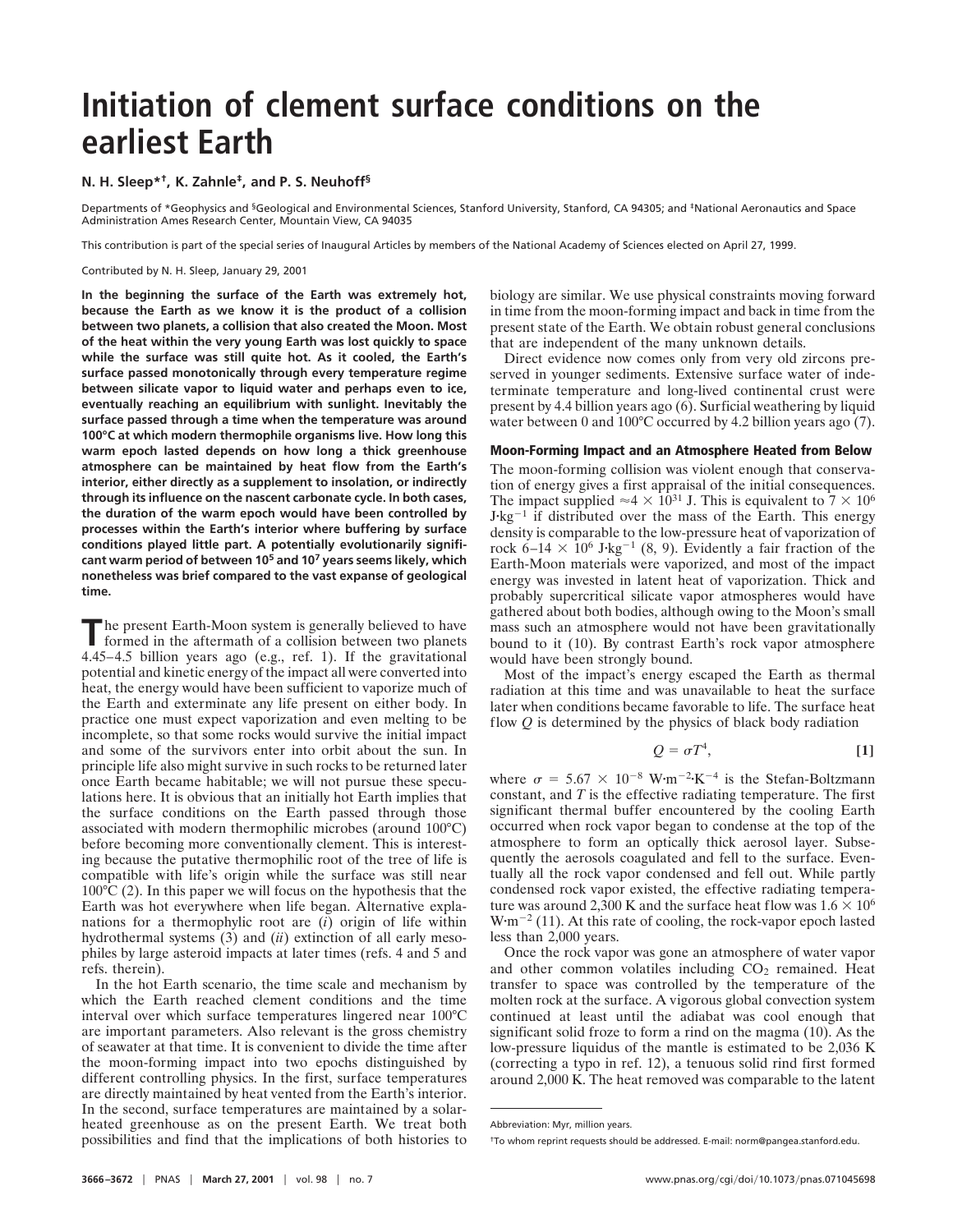heat of melting plus the specific heat for cooling a few hundred kelvin, together around  $10^6$  J·kg<sup>-1</sup>. In the absence of an optically significant atmosphere, direct radiation of molten rock to space would rapidly cool the Earth's interior. For example, an effective radiating temperature of 1,500 K implies a surface heat flow of  $0.9 \times 10^6$  W·m<sup>-2</sup>, which would remove all the remaining available heat in about 400 years. More likely a massive atmosphere blanketed the Earth. Still cooling was geologically rapid. A runaway water greenhouse provides a reasonable model for the thermally blanketed early Earth. The critical surface heat flow, 150  $\text{W}\cdot\text{m}^{-2}$  (13), is the difference between the critical greenhouse threshold for a water-rich atmosphere and the heat supplied by the sun. Heat loss at this rate would have globally removed  $10^6$  J·kg<sup>-1</sup> in 2.5 million years (Myr).

The Earth became potentially habitable once it developed a significant solid lid to partition the hot interior from a cooler surface environment featuring liquid water. This first happened when the interior was only several hundred kelvin hotter than the present interior temperature. Only the heat remaining in the Earth at this time and the additional heat subsequently generated by radioactivity are relevant to habitability. To quantify this amount of heat, we introduce the concept of potential temperature, which is the temperature extrapolated to the surface ignoring latent heat effects of melting. This concept allows considering only temperature changes in the deep interior, where most of the heat capacity of the Earth resides, without having to explicitly consider the details of melting in the heat balance. In practice, the physics of melting of ascending material needs to be explicitly considered to determine when a solid lid can form. From refs. 10 and 12, this potential temperature is about 2,500 K. The current mantle potential temperature is obtained by considering the physics of the melting that produces magmas at modern ridge axes. It is about 1,600 K. The average early Archean potential temperature is not precisely constrained from studies of Archean volcanic rock, but was around 1,800 K (14). Cooling of about 700 K from the potential temperature where a solid lid first formed provided the energy that was extracted before the Archean by surface heat flow. The amount is 700 K, multiplied by the present specific heat of the core and mantle, about 6.25  $\times$  10<sup>27</sup> J·K<sup>-1</sup>, or 4  $\times$  10<sup>30</sup> J.

Once the silicate Earth was solid enough to form a significant cool rind, convection became sluggish. If the massive atmosphere were not already optically thick, the opacity of water vapor would have made it so once the effective temperature of the surface dropped below 1,500 K  $(13)$ . Then, after a brief transition, more gradual cooling with a heat flow comparable to the present solar flux occurred through a massive water (runaway greenhouse) atmosphere. A hot runaway greenhouse maintained by interior temperatures could have existed only for a modest geological time. For example, a critical runaway greenhouse would cool the Earth's interior 700 K in 1.8 Myr.

Eventually, the heat flow from the interior dropped below that needed to maintain a runaway greenhouse, and from this point the surface temperature declined. The duration of the epoch where heat flow from the Earth's interior continued to have influence on global climate is crudely obtained by noting that heat flow must have been a significant fraction of solar heating. An atmosphere without major amounts of  $CO<sub>2</sub>$  (or other greenhouse gases) provides a quantitative example. Allotting the whole  $700$  K of potential temperature change to maintain a heat flow of 100 W·m<sup>-2</sup> gives a maximum duration of 2.7 Myr. For comparison, a surface heat flow of  $70 \text{ W}\cdot\text{m}^{-2}$  would have provided clement 30°C surface conditions on the early Earth in this case (13).

However, it is quite difficult for the Earth to linger in the temperature range inhabited by modern thermophiles for a long period because the surface temperature is quite sensitive to the internal heat flow. There is no obvious mechanism to stabilize

the global average heat flow precisely within this range. At these high heat flows, the thickness of the rind of solid rock above the molten magma would have been quite small and not mechanically stable. For example, using a surface heat flow of 100  $W \cdot m^{-2}$ and a thermal conductivity of 2.4  $W \cdot m^{-1} \cdot K^{-1}$  implies that molten rock would be encountered at 20-m depth. Hydrothermal circulation would have transferred heat through a thicker more realistic rind, but the problem of maintaining the global average heat flow within a narrow range while the Earth's interior cooled by a few 100 K (to supply the heat) remains because the transfer of heat from the interior is expected to have become less vigorous as cooling made the mantle and its erupted magmas more viscous and reduced the fraction of melting along ascending adiabats. To continue the duration estimate, we represent the magma ocean by a linear viscous fluid, which is admittedly a poor model as both melt and mostly crystalline mush transport heat. The heat flow scales to the interior viscosity to the  $-1/3$  power (15). Typically viscosity increases by at least a factor of 10 for 100 K cooling, implying that heat flow decreases by at least a factor of 2.15 for 100 K of cooling. The  $20\%$  change in heat flow given above would require 23°C of cooling, implying a duration of only 0.09 Myr.

## **Gradual Cooling and Volatile Exchange on the Early Earth**

In the above example, we assumed that a massive  $CO<sub>2</sub>$  atmosphere did not exist when the interior heat flow waned to insignificance. We now consider the alternative scenario, where a massive  $CO<sub>2</sub>$  atmosphere maintained high surface temperatures within a solar heated greenhouse after the heat flow from the interior ceased to be significant. We review physical constraints on this situation by returning to the initial aftermath of the moon-forming impact. We do not attempt to consider the effects of the greenhouse gases methane and hydrogen, which were conceivably present after the moon-forming impact.

The mode of exchange of volatiles between the silicate Earth and the atmosphere evolved after the moon-forming impact. At first, traditional volatiles were gaseous components of a wellmixed rock vapor atmosphere, which was continuous with an underlying supercritical rock fluid. Later ascending melt partially vaporized and rock rain fell into a boiling molten magma ocean from rock clouds. It would be expected that most of the traditional volatiles would partition into the rock vapor and not fall in the rock rain. Once all the rock vapor had condensed, a surface chemical equilibrium between molten rock and the atmosphere was approached. This equilibrium favored partitioning of traditional volatiles into the atmosphere. As noted above these hot epochs lasted only thousands of years, too brief for much hydrogen or anything else to escape to space.

Vigorous convective transfer of both heat and volatiles is implied by both the rock vapor atmosphere and rapidly convecting molten rock. More heat loss occurred then than during all the subsequent history of the Earth. Most of the Earth's mantle needed to convect turbulently through the photosphere of the rock-vapor atmosphere and later through the surface of the molten rock to cool the mantle.

Less vigorous mantle convection is implied by a runaway greenhouse lasting on the order of a Myr. Still, much of the mantle ascended to the surface to cool. The duration of this epoch was long enough for any remaining metallic iron to sink to the core. The nearly quantitative depletion of 36Ar from the Earth's mantle is an indication of the efficacy of degassing during these epochs.

#### **Midoceanic Ridge Analogy**

Once the atmosphere became significantly cooler than erupting molten rock, a dynamic balance between degassing of lava at high temperatures and alteration of cooled lava by the atmosphere (and ocean) followed by crustal foundering and return of **GEOLOGY**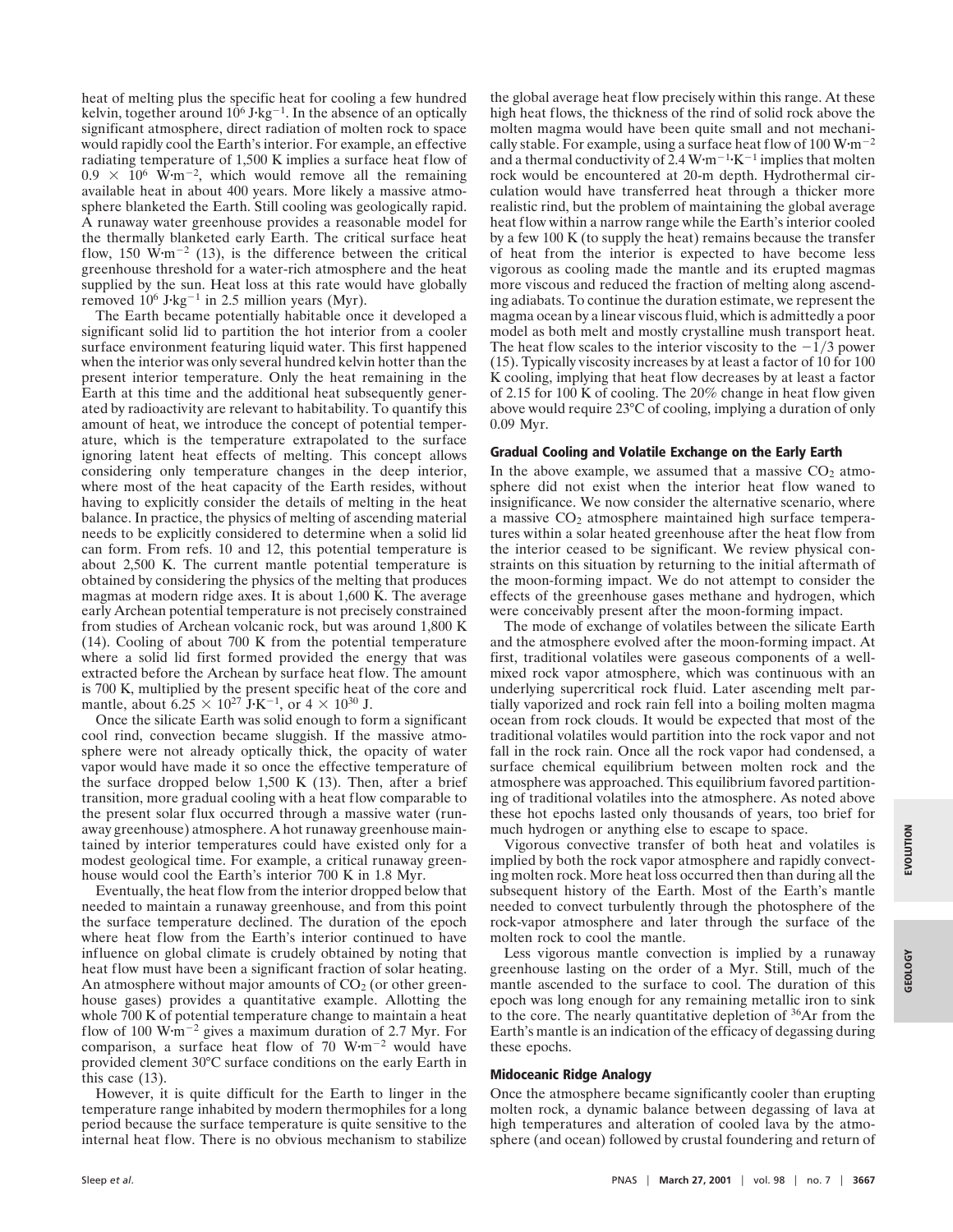the cooled lava to the interior of the Earth became relevant. This exchange has persisted in various forms to the present with subducting slabs delivering oceanic sediments and altered oceanic crust to the mantle.

Modern midoceanic ridge axes thus provide useful analogies for such water-rock interaction on the early Earth. In that case, the rock partially dissolves causing the circulating water to become saturated relative to minerals formed from the major constituents of the rock. In the case of the early Earth, eruption repeatedly brought rock into contact with the ocean maintaining saturation with respect to the major elements in the rock. Venus is a modern hot atmosphere reacting with rocks.

One analogy with the ridge axis involves the initial cooling of the runaway greenhouse. As seawater penetrates deeper into oceanic crust, it reacts with rock at progressively higher temperatures until small amounts of it encounter molten magma. The runaway water-vapor atmosphere experienced these conditions except that it started at high temperatures and then cooled. The pressures in both cases are similar (a few hundred bars) as they are supplied by the weight of the global ocean of water. The chemistry of rocks altered at high temperatures at modern ridges has been studied. A significant difference is that  $CO<sub>2</sub>$  was an abundant volatile in the early runaway atmosphere but not in modern seawater. This volatile-rock reaction during cooling differs from the classical approach where volatiles react with rock in a low-temperature environment (e.g., ref. 16).

We discuss volatiles in the order that they first condense, beginning with chlorine. Depending on the pressure, solid NaCl may be in equilibrium with a water-rich gas or a dense NaCl-rich brine may be in equilibrium with a water-rich gas (17). The transition temperature from two fluids to fluid plus solid NaCl is 481°C at 300 bar. At this pressure and seawater composition, a single fluid phase exists below 410°C. In addition, the chloride-bearing mineral amphibole forms in the rock below 750°C beneath modern ridge axes (18). NaCl, as a dissolved component in water or in a solid, is the stable chlorine species in equilibrium with the rock. Only trace amounts of HCl exist in the hot atmosphere of Venus because Cl is buffered by surface rocks (19).

Mass balances indicate that there was plenty of Na within the rock to form NaCl. Both Cl and Na should strongly partition into voluminous high-temperature melts. Their ratio within a melt was similar to the bulk Earth Na:Cl of about 60 by mass or 92 by atom (table 13 of ref. 20). An alternative way of viewing the excess of Na over Cl is that all the Na in the modern ocean could be supplied by a global layer of basalt only  $1/2$  km thick.

Hydrous silicates began to form around 500°C when a NaClrich brine condensed. As further cooling occurred and the temperature approached the critical temperature of water, the brine and most of the water vapor in the atmosphere condensed into a dilute brine similar to the modern ocean. The details of reactions involving NaCl and of those involving hydrous silicates are beyond the scope of this paper as our objective is the fate of a warm greenhouse. Still the situation, once the ocean had condensed, was not drastically different from deep hydrothermal systems of a modern ridge axis.

In the presence of a massive  $CO<sub>2</sub>$  atmosphere, carbonates first formed when the surface cooled below about 450°C. The highlands of Venus are a possible modern analogy where far less  $\overline{H_2O}$ is present in the gas phase (19).

In general, reactions that sequester volatiles within rocks require both efficient access of the volatiles to the rocks at shallow depths and favorable reaction kinetics. Modern ridge axes provide a good indication that both these requirements would have been satisfied on the early Earth. The bulk of the alteration in new oceanic crust occurs quickly when the rock is near the axis where water readily circulates through the shallow crust. To quantify our analogy, we compare the average heat flow through oceanic crust younger than a given age to the heat flow estimate for epochs on the ancient Earth.

The axial zone of modern ridge axes provides an analogy to crust above a vigorous magma ocean. High-temperature (350°C) vents and hence much of the high temperature water-rock reaction occur within about a kilometer of the ridge axis. The heat balance of a fast ridge axis is easily constrained by using the data from ref. 21. The heat is supplied by the latent heat of molten rock, which freezes as fast as it is supplied from the mantle to the magma chamber. At any one time, only a thin lens of magma at the top of the chamber is fully molten (21). The rest of the chamber is filled with mostly crystalline mush formed by cooling of the magma at the top of the lens. Here the lens is about a kilometer wide and the full spreading rate is 155 mm·yr<sup>-1</sup>. This implies that it takes crust about 6,000 yr to traverse the width of the lens. About a 5-km thickness of basalt is partially frozen by heat loss from the top of the magma lens and eventually carried laterally from the axis at the spreading rate. Using a latent heat of  $1.5 \times 10^9$  J·m<sup>-3</sup> (22), the heat flow through the top of the lens is around 40 W·m<sup>-2</sup>. Our best estimate for the average heat flow through the top of the axial crust is somewhat less than this. The area of recharge for hydrothermal flow needs to be included in the axial zone. This is poorly constrained but may be about twice as wide as the lens itself. Also the mush forms beneath the molten lens is not fully frozen so the effective value of the latent heat is somewhat less than used above. Even taking these effects into account, the axial heat flow is well above 10  $W \cdot m^{-2}$ . The data from ridges with various spreading rates provide a constraint on the physics governing the vigor heat flow from magma chambers. The lens width does not strongly depend on spreading rate (21), implying that the axial heat flow computed in this way is linearly proportional to spreading rate. That is, the limiting factor for heat flow appears to be the rate at which seafloor spreading moves the newly formed mush aside to make room for more magma and the rate that solid-state convection supplies material to the upwelling zone. Similarly, the vigor of solid-state convection in the mantle beneath a magma ocean imposes a long-term limit on the heat flow.

The axial region out to about 1 Myr age provides an analogy to crust above a sluggish magma ocean where the heat flow is 1  $W \cdot m^{-2}$ . The typical near-axis hydrothermal water is warm, 20–60°C (23, 24). In the modern region, heat is supplied by conductive cooling of rocks down to about 10-km depth. The bulk of water-rock chemical reactions occur within crust less than 1 Myr old, implying that the alteration of crust that endures at least 1 Myr is similar to that of modern crust.

Returning to the global heat budget of the Earth's interior, the available heat on the early Earth was equivalent to that needed to cool the interior by a few hundred kelvin. We obtained above that a heat flow of 100  $W \cdot m^{-2}$  could be maintained globally for no more than 2.7 Myr. Alternatively, the heat flow for global conditions analogous to those at a fast ridge axis could persist on the order of 27 Myr, and the heat flow analogous to that from crust younger than 1 Myr could persist for 270 Myr (we use the same maximum available heat to get upper limits). The persistence and detailed properties of this magma ocean mode of convection are uncertain (10). The Moon provides an example of gradual cooling through a thick static lid. The chemistry of Martian samples indicates that a thick static lid did not exist there (25). Fast ridge axes provide examples of thin lids that are so sufficiently unstable that the lower part of the lid often collapses back into the chamber. The upper part of the lid is buried by lava flows. At the modern ridge axis, both processes cease once the crust has spread away from the axial magma lens. In a global magma ocean, parts of the cool lid (with their altered rocks) would have foundered into the interior magma ocean in a manner crudely analogous to modern subduction. We do not attempt to examine this process in detail.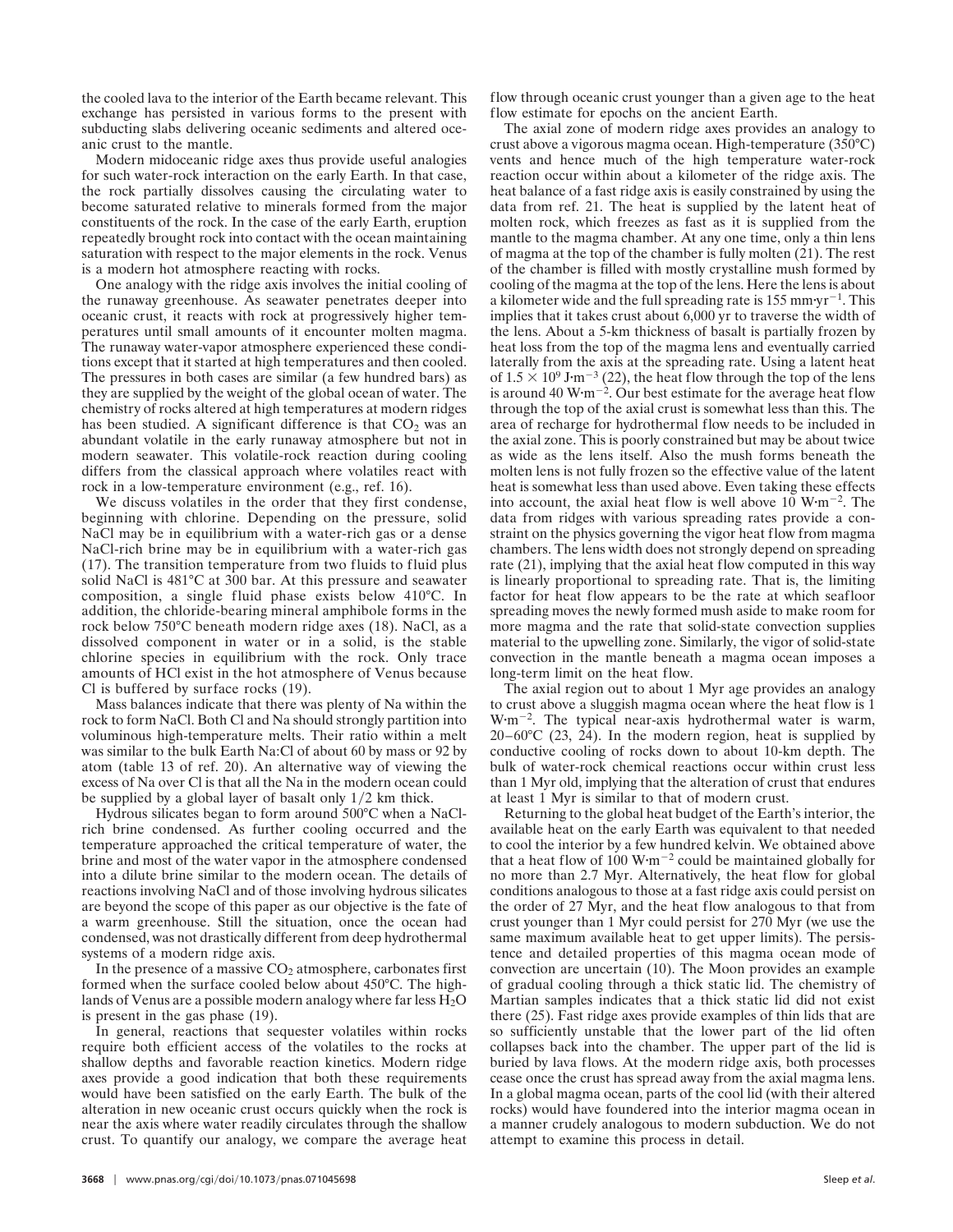### Fate of Massive CO<sub>2</sub>-Dominated Greenhouse

We continue the evolution of the atmosphere to the time where a massive  $CO<sub>2</sub>$  atmosphere existed above a hot ocean in contact with silicate rocks. The quasi-steady temperature of this ocean was controlled by the balance of incoming and outgoing radiation in a water- $CO<sub>2</sub>$  greenhouse.

To make the greenhouse as hot as possible, we will assume that the entire global inventory of  $CO<sub>2</sub>$  was in the air. (The amount dissolved in the ocean is not large enough to affect the mass balance; see Table 2, which is published as supplemental material on the PNAS website, www.pnas.org.) Zhang and Zindler (26) estimate that the  $CO<sub>2</sub>$  inventories in the crust and mantle sum to  $25,000 \times 10^{18}$  mol, which is equivalent to a partial pressure of 215 bars. This CO<sub>2</sub> pressure would have resulted in a 230°C surface with a condensed ocean, as presumed above, rather than Venus-like conditions once insolation dominated the heat balance (27). (At this temperature only 40 bars of water were in the air, compatible with our assumption that the atmosphere was mostly  $CO<sub>2</sub>$ .)

A massive  $CO<sub>2</sub>$  greenhouse no longer exists. A necessary (but not sufficient) condition for its demise is that the  $CO<sub>2</sub>$  could react with exposed silicates to form carbonates. As the major volatiles in the early atmosphere were quite voluminous, we need to consider only the major constituents of the rocks that reacted with the atmosphere. Probable reactable rocks range from basalt, the most common volcanic rock on the modern Earth's surface, to ultramafic rocks approaching bulk mantle composition. For quick mass balances, basalt may be represented as a mixture (by mass) of  $3\%$  Na<sub>2</sub>O;  $10\%$  each of MgO, CaO, and FeO;  $15\%$  Al<sub>2</sub>O<sub>3</sub>; and  $50\%$  SiO<sub>2</sub> with some TiO<sub>2</sub> and other minor and trace elements. The bulk of ultramafic rocks is magnesium silicates. We do not need to speculate beyond this on the nature of the earliest igneous rocks.

Equilibrium  $CO<sub>2</sub>$  partial pressure-temperature curves for model rock reactions are shown in Fig. 1 along with the greenhouse curve, which gives surface temperature at a given pCO2. All the curves involving Ca and Mg silicates lie below the greenhouse curve. Reactions in the shallow crust thus will take  $CO<sub>2</sub>$  into the rock to form carbonates. At the high temperature end of the curves, it can be expected that the kinetics are fast and that accessible Ca, Mg, and Fe within the rock would get used up in that order.

Mass balance constraints indicate that the solid lid of the magma ocean cannot store most of the global inventory of  $CO<sub>2</sub>$ . In analogy, carbonation of the modern oceanic crust is limited to the upper 500 m where significant permeability and porosity exist (see refs. 32 and 33 for discussion of the thickness of this layer). Using up all of the Ca, Mg, and Fe available in that layer would produce an equivalent thickness of 300 m of carbonates, containing globally  $4,100 \times 10^{18}$  mol, which is significantly smaller than the global crust plus mantle inventory of 25,000  $\times$ 10<sup>18</sup> mol (26). Thus a second necessary condition for the demise of a massive  $CO<sub>2</sub>$  atmosphere exists: the rocks carbonatized near the surface need to get returned to depths in the magma ocean without immediately venting their  $CO<sub>2</sub>$  back to the surface. Organized foundering of the solid crust back into the magma ocean in a manner analogous to subduction and local foundering of blocks are possibilities. A magma ocean lid formed by repeated eruption of lava flows to the surface could conceivably store more  $CO<sub>2</sub>$  than the modern reactable layer of oceanic crust, but the problem of venting the  $CO<sub>2</sub>$  and other volatiles upon foundering remains.

Foundering of small blocks occurs efficiently at the fastest modern ridge axes where the magma chamber is relatively near the surface,  $\approx$ 1 km, and is evident from the chemistry of Cl and water (34). Water- and Cl-bearing amphiboles formed at temperatures below 750°C are the modern contaminant (18). The



**Fig. 1.** Equilibrium curves 1–7 for carbonatizing reactions of basalt altered by seawater are shown as functions of temperature and the partial pressure of CO<sub>2</sub>. The idealized mineral species and references to the data used to obtain the equilibrium curves in Table 1. The greenhouse curve (27) defines possible global states for the earliest Earth; the thin part of the curve is extrapolated from their results. The  $CO<sub>2</sub>$  pressure must lie below that which would occur if the available  $CO<sub>2</sub>$  now in the crust and mantle was degassed. The dotted region above this curve is forbidden. The circle indicts the initial state, which would have occurred if all the Earth's  $CO<sub>2</sub>$  started in the air. Curves 1–5 are for Ca, Mg, and Fe carbonates. These reactions are 1) leonhardite  $+$  albite  $+$  $CO2 =$  calcite + paragonite + 4 quartz + 2.5 H<sub>2</sub>O; 2) leonhardite +  $CO<sub>2</sub> =$ calcite + kaolinite + 2 quartz + 1.5 H<sub>2</sub>O; 3) clinochlore-14A + 5 calcite + 5  $CO<sub>2</sub> = 5$  dolomite + kaolinite + quartz + 2 H<sub>2</sub>O; 4) clinochlore-14A + 5 CO<sub>2</sub> = 5 magnesite + kaolinite + quartz + 2 H<sub>2</sub>O; and 5) daphnite-14A + 5 CO<sub>2</sub> = 5 siderite  $+$  kaolinite  $+$  quartz  $+$  2H<sub>2</sub>O. The carbonate species are stable as the curves lie below the greenhouse curve. Equilibrium curves for Na-carbonates 6–7 lie in the forbidden region and represent reactions, which cannot occur in a global ocean. The reactions are 6) 2 albite +  $CO<sub>2</sub> = 3$  thermonatrite + kaolinite + 4 quartz and 7) paragonite +  $CO<sub>2</sub>$  + 5 H<sub>2</sub>O = thermonatrite + 3 kaolinite. More detail is given in Table 2.

situation is basically similar to that in ancient times in that water and NaCl were significant components of the circulating fluid. At modern ridge axes, water in the magma builds up to a few 0.1% by mass (18). Such assimilation of altered rock would have had major consequences within a thick magma ocean. For example, if water built up to 0.3% by mass (or 1% by lowtemperature volume), the entire modern ocean could be incorporated within a 250-km-thick magma chamber.

The modern ridge does not provide much information on  $CO<sub>2</sub>$ assimilation because only minor amounts of it are present within the modern ocean and only relatively shallow rocks are carbonatized. (From Fig. 1, carbonates are most stable at low temperatures when formed from basalt.) Still, assimilation of modest amounts of  $CO<sub>2</sub>$  would have had significant effects on the sizes of reservoirs. For example, inclusion of  $0.25\%$  by mass CO<sub>2</sub> to 250-km depth would incorporate the present crust plus mantle reservoir. Modern eruptions provide some calibration to the

**GEOLOGY**

**GEOLOGY**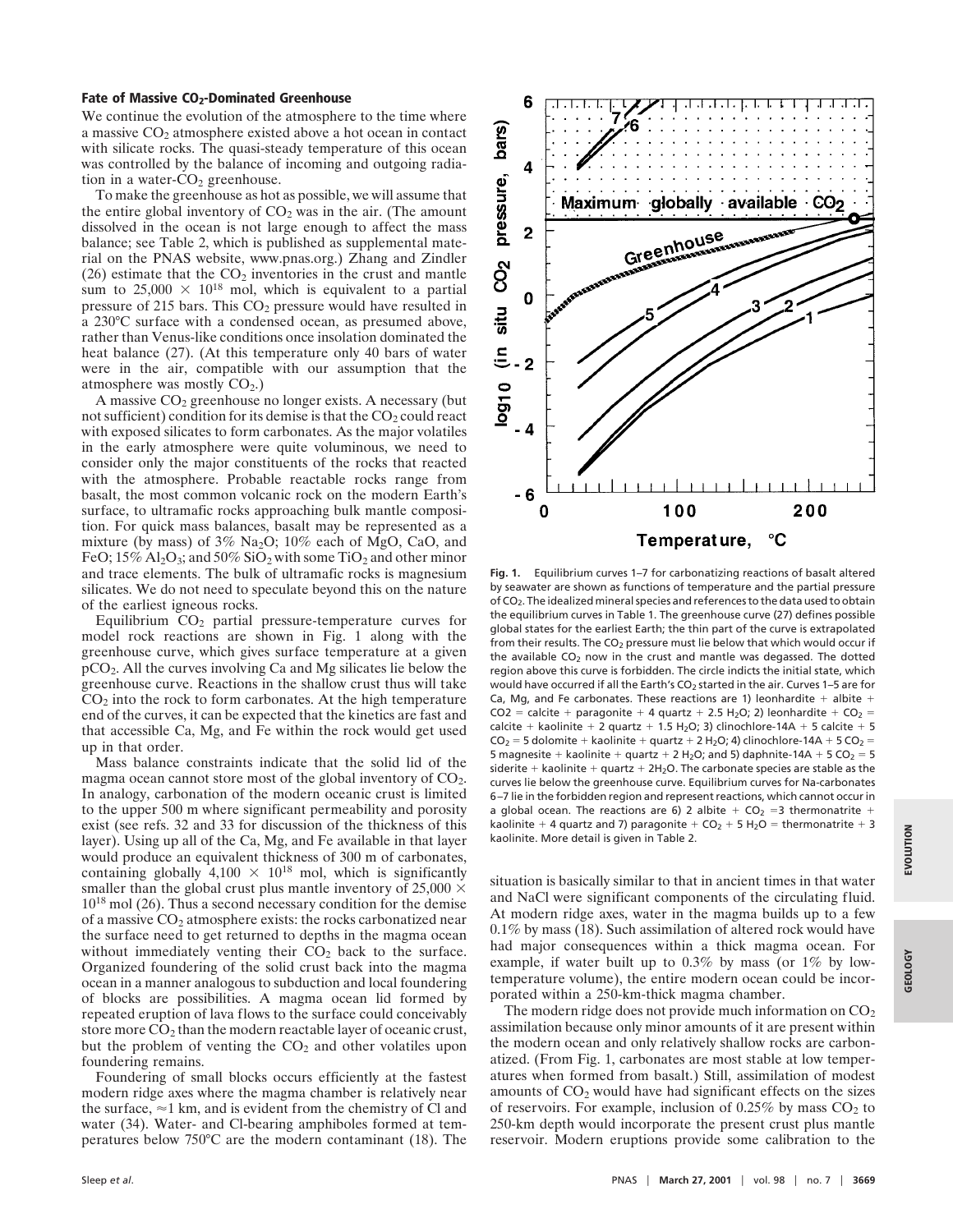#### **Table 1. Idealized mineral formulas**

| Mineral                    | Formula*                                          |
|----------------------------|---------------------------------------------------|
| Albite                     | $NaAISi_3O_8$                                     |
| Calcite                    | CaCO <sub>3</sub>                                 |
| Clinochlore-14A            | $Mg_5Al_2Si_3O_{10}(OH)_8$                        |
| Daphnite-14A <sup>+</sup>  | $Fe5Al2Si3O10(OH)8$                               |
| Dolomite                   | CaMq(CO <sub>3</sub> ) <sub>2</sub>               |
| Kaolinite                  | $Al2Si2O5(OH)4$                                   |
| Leonhardite <sup>#</sup>   | $CaAl2Si4O12·3.5H2O$                              |
| Magnesite                  | MqCO <sub>3</sub>                                 |
| Paragonite                 | $NaAl3Si3O10(OH)2$                                |
| <b>Ouartz</b>              | SiO <sub>2</sub>                                  |
| Siderite                   | FeCO <sub>3</sub>                                 |
| Thermonatrite <sup>§</sup> | Na <sub>2</sub> CO <sub>3</sub> ·H <sub>2</sub> O |

\*Thermodynamic data from ref. 28 unless otherwise specified. †Gibbs energy from ref. 29.

‡From ref. 30.

§From ref. 31.

efficacy that  $CO<sub>2</sub>$  (at present derived from the mantle) is retained (once present) in a magma even at shallow depths where it is not very soluble.  $(CO<sub>2</sub>$  is soluble below a few 10 s of kilometers depth.) For example, the trapped  $CO<sub>2</sub>$  in some modern submarine basalts has a high enough concentration,  $\approx$  1.5% by mass, that the rocks pop when brought onto the deck of a ship (e.g., refs. 35 and 36). This also implies that, although chemical equilibration between bubbles and lava is quick, bubbles do not necessarily escape from the liquid magma.

We present a generalized model that is also applicable to other volatiles and modern plate tectonics. We consider processes in which  $CO<sub>2</sub>$  is vented to the surface or atmosphere to be sources and those that incorporate  $CO<sub>2</sub>$  into the magma ocean or mantle to be sinks. The relevant sink is formation of carbonates by the alteration of shallow rocks near the ambient ocean temperature. The mass per time removed by the sink is proportional to the global rate, which new crust is formed or, more precisely, to the volume of reactable crust produced per unit time. We assume that  $CO<sub>2</sub>$  is present in excess of that needed to carbonatize the reactable crust. The carbonatized crust is soon subducted. A fraction  $f$  of the  $CO_2$  within it is returned to the mantle and a fraction (1-*f*) of it is vented back to the surface. The formation of oceanic crust acts as a CO2 source that depends on the global rate that new crust is produced and on the abundance of  $CO<sub>2</sub>$  in the source region, and hence varies with the size of the mantle or magma ocean CO<sub>2</sub> reservoir.

A mass balance equation for the change in size of the mantle and surface reservoirs is easily obtained for this simple model. Recalling that the mantle material must be vigorously churned through the surface to lose its heat, we treat the magma ocean (or mantle) as a well-mixed reservoir. For simplicity, we ignore the  $CO<sub>2</sub>$  that at any one time resides in the crust. With these assumptions the growth rate of the atmospheric reservoir was

$$
\frac{\partial R_s}{\partial t} = -\frac{\partial R_m}{\partial t} = \frac{\partial A}{\partial t} X(T) R_m - \frac{\partial A}{\partial t} f(T) Zc
$$
 [2a]

or

$$
\frac{\partial R_s}{\partial t} = \frac{\partial A}{\partial t}[X(T)R_m - f(T)Zc],
$$
 [2b]

where *t* is time,  $R_s$  is the size of the surface reservoir,  $R_m$  is the size of the mantle reservoir,  $\partial A/\partial t$  is the area of new crust produced per unit time,  $X$  is the ratio of the thickness  $D_g$  of degassed mantle at upwellings to the volume of the magma ocean  $V_m$ , *T* is mantle temperature,  $f(T)$  is the fraction of the CO<sub>2</sub> subducted to great depths, *Z* is the thickness of reactable crust, and *c* is the number of mol of reactable divalent cations per volume in the crust. The total available  $CO_2$  reservoir is  $R_T =$  $R_m + R_s$ .

The behavior of the reservoirs is first considered as a succession of steady states because the lifetime of individual batches of crust is brief ( $\approx$ 1 Myr) and the amount of CO<sub>2</sub> that can be added to a global layer of crust is a modest fraction of the total reservoirs. At equilibrium, the size of the mantle reservoir is

$$
R_m = \frac{f(T)Zc}{X(T)},
$$
 [3]

which is independent of the crustal production rate. This equation can be simplified somewhat by letting the amount of carbonate at any one time in the oceanic crust be  $R_b = ZcA_E$ , where  $A_E$  is the surface area of the Earth. The volume  $V_m$  of the magma ocean is its thickness  $D_m$  times  $A_E$ . With these substitutions, the surface reservoir becomes

$$
R_s = R_T - \frac{f(T)D_m}{D_g(T)}R_b.
$$

As the mantle cools with time, the deep subduction efficency function *f* increases while the source degassing depth *Dg* decreases. The size  $R_b$  (here 4,100  $\times$  10<sup>18</sup> mol) of the oceanic crustal reservoir does not change much. The variation of the effective thickness of the magma ocean (or now the mantle) is not obvious.

The steady-state size of the mantle reservoir in Eq. **3** increased as the Earth cooled because *f* increased and *Dg* decreased. Conversely, the surface reservoir  $R_s$  decreased eventually to the point that the amount predicted by Eq. **4** was negative. No steady-state solution of Eq  $2$  is then possible. Rather, the  $CO<sub>2</sub>$ in the air and ocean decreased toward zero.

This completed the demise of the warm greenhouse. When temperate conditions with little  $CO<sub>2</sub>$  in the air were reached the assumption in Eq. **2** that *c* was constant (all the available divalent cations reacted) broke down. Kinetics depending on the ocean/ atmosphere temperature and on the amount of dissolved  $CO<sub>2</sub>$  in the ocean became important and have remained so to the present. Mathematically, this situation can be represented by including other reservoirs for  $CO<sub>2</sub>$ , including the continental crust, and by making the amount subducted dependent on the available reactant in seawater (see ref. 37).

While the mantle remained hot enough to render subduction inefficient, the bulk of Earth's  $CO<sub>2</sub>$  remained in the atmosphere. This phase of Earth's history may have lasted tens or even hundreds of millions of years, ending only when the upper mantle had cooled enough for subduction to be efficient. During this time Earth would have been too hot  $(T > 230^{\circ})$  for life as we know it. Owing to the limited solubility of carbonate minerals in equilibrium with basalt at 230° (note that the cation content of the seawater is not limited to the reactable 300 m of the crust because seawater is not subducted), only a small part  $(< 10$  bars; see Table 2) of the  $CO<sub>2</sub>$  could have been partitioned into the ocean. At the lower temperatures where thermophiles flourish the solubility is smaller still, and partitioning into the atmosphere would be stronger.

The length of time Earth spent with surface temperatures in the 60°C to 110°C range of thermophilic organisms would have been short. To maintain such temperatures required that 5–25 bars  $CO_2$  (600–2,900  $\times$  10<sup>18</sup> mol) were in the air (27). At this point the remaining  $> 90\%$  of the CO<sub>2</sub> were in the water ocean, or already in the magma ocean or mantle. To partition  $CO<sub>2</sub>$  a change in the fraction in Eq. **4** by 9% would have moved the surface temperature through the range of thermophile organisms. Two characteristic time scales exist in the system. The first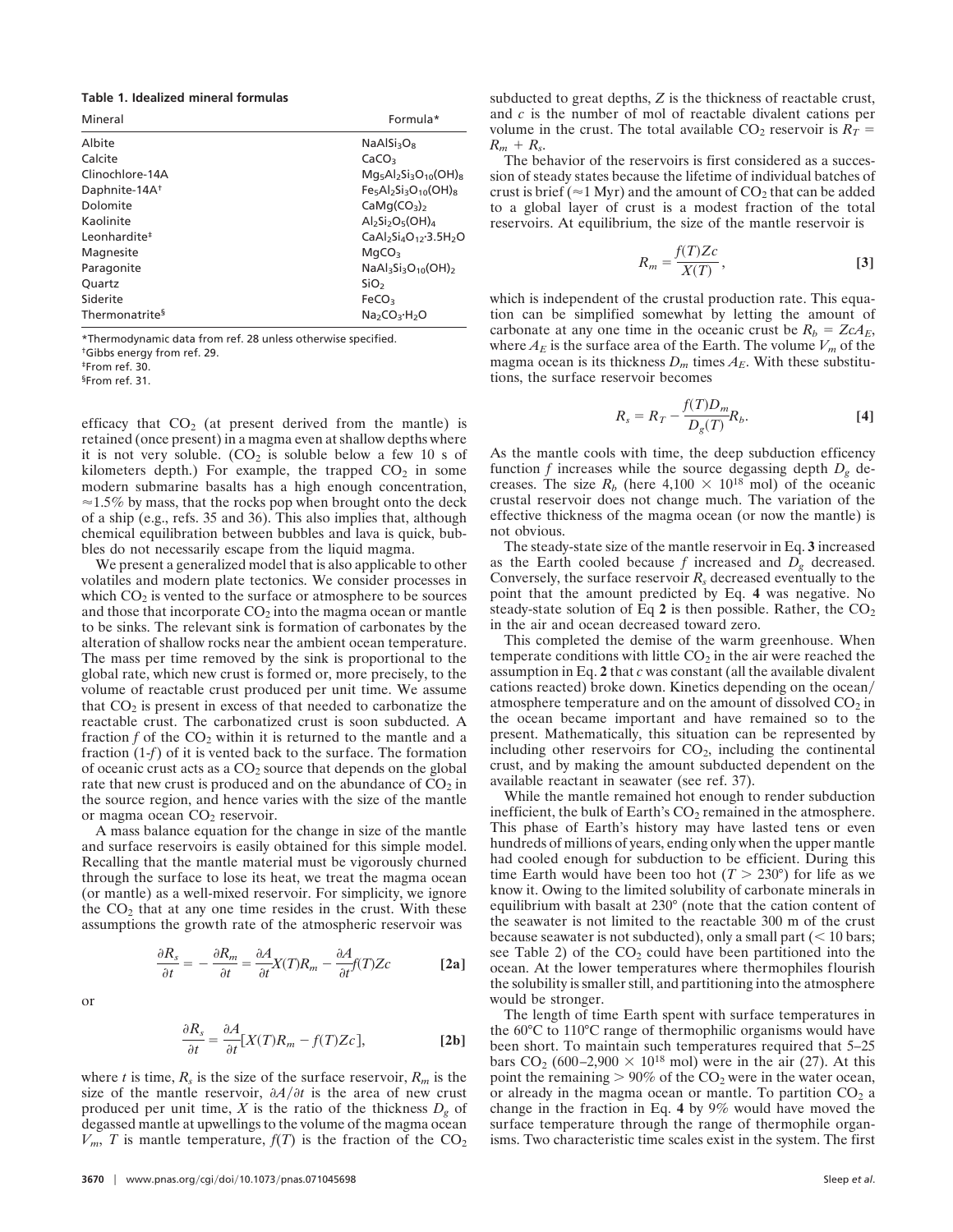is the time scale for crust to be subducted or, equivalently, the time scale to approach steady state in Eq. **2**. This is around a Myr for a magma ocean lasting over 100 Myr, as discussed above, and 10,000 yr for a magma ocean behaving like a fast ridge axis. All the carbonates formed from 20 bars of  $CO<sub>2</sub>$  could fit into less than one global layer of oceanic crust and vanish into the interior over one crustal turnover time.

The second time scale involves the rate at which the magma ocean or Earth's mantle cools and the mass balances of degassing. This is the time scale implied by considering the succession of steady states implied by Eqs. **3** and **4**. At the time that the surface reservoir predicted by Eq. 4 vanishes, the ratios  $R_b/R_m$ and  $fD_m/D_g$  were about 1/6. In geological terms, these ratios tend to become small when the magma ocean was thick and well mixed in  $CO_2$  (large  $D_m$ ), degassing at upwelling was insufficient (small *Dg*), and deep subduction was efficient (large *f*). All of these criteria involve deep processes where the details of the surface conditions play little part.

Some constraint on the time scale over which *f* varies is obtained from analogy to modern subduction. This is done by finding change in mantle temperature needed to sufficiently change degassing of foundered material without having to know the magma ocean temperature at which this change occurred. As with modern subduction, melts need to ascend to shallow depths to degas because  $CO<sub>2</sub>$  is not very soluble in magma. For example, the amount of  $CO<sub>2</sub>$  in the magma ocean discussed above (0.25%) by mass) is soluble in molten rock below a depth of 15 km (figure 2 of ref. 38). Foundered material was heated by conduction from the surrounding magma ocean. When the magma ocean was hot enough, they either decomposed liberating  $CO<sub>2</sub>$  or melted, forming a  $CO<sub>2</sub>$ -rich melt. Modern subducted crust does not usually get hot enough for either process to occur but some  $CO<sub>2</sub>$ is extracted from the slab in hydrous flows that react with the overlying mantle to form arc volcanics (39).

Continuing with the analogy with subduction, the temperature near the surface of a foundered block is about the mean of the surface temperature and the magma ocean temperature. An equivalent statement is that the temperature in foundered blocks changes at half the rate that the magma ocean temperature changes (40, 41). Phase diagrams for idealized rock systems indicate that 100-K temperature changes in the foundered blocks, and hence 200-K differences in the magma ocean, would greatly affect carbonate stability (from 50% to 0% retention in rock) and therefore significantly change *f* (39, 42–44). This amount of cooling would require a few tens of Myr for the sluggish magma ocean discussed above and a few Myr for a vigorous magma ocean. The minor change in *f* to move the greenhouse through the temperature range of thermophiles would require no more than a few 10-K cooling of the magma ocean. Overall, this reasoning indicates that conditions favorable to thermophile organisms at the end of a massive  $CO<sub>2</sub>$  greenhouse would have persisted somewhat less than 1 Myr with an upper limit of around 20 Myr.

It is useful to compare the behavior of  $CO<sub>2</sub>$  with that of other elements. During the early history of the Earth, the efficacy of deep subduction and degassing (as expressed in Eqs. **3** and **4**) may have controlled the crust-mantle partition of  $CO<sub>2</sub>$ . At present, there is too little  $CO<sub>2</sub>$  in the ocean to fully carbonatize the reactable oceanic crust and much  $CO<sub>2</sub>$  is sequestered in continental carbonates. The modern mantle can hold (over long times) only a certain mass of water because hydration of oceanic crust is limited by the amount of available rock, as assumed in Eq. **4**, and not strongly dependent on the amount of water in the ocean. Eq. **4** also applies to 36Ar as a trivial example where only degassing occurs.

# **Early Ocean Chemistry**

We used the modern midoceanic ridge axis to show the waterrock reactions produced a NaCl brine grossly similar to modern seawater. However, an ocean saturated with sodium carbonate or bicarbonate minerals in analogy to modern rift valley lakes has been considered a model for the ancient Earth (45, 46). Given that there is a lot of Na in basalt and potentially a lot of available  $CO<sub>2</sub>$  the hypothesis seems plausible. Sodium carbonate species persist if the available divalent cations already have formed carbonates. Sodium carbonate once formed is expected to build up in surface reservoirs, as it cannot be deeply subducted. It is the first significant material to melt if subduction occurs. Pure  $Na<sub>2</sub>CO<sub>3</sub>$  melts at a low temperature, 850°C. Modern carbonatite lavas, which form by liquid immiscibility from cooling silicate magmas, are a more useful analog. These lavas erupt at temperatures below 600°C (47).

However, consideration of chemical equilibrium with basalt shows that sodium carbonates cannot form in a global ocean on the Earth. The partial pressure of  $CO<sub>2</sub>$  needed to form them is far greater than that which can be produced by the available  $CO<sub>2</sub>$ (Fig. 1). The mass balance reason for this is that an assemblage with albite  $NaAlSi<sub>3</sub>O<sub>8</sub>$  plus a more aluminum-rich Na silicate form when basalt is altered. Soluble sodium silicates and hence sodium carbonate minerals can form only if the atomic Na:Al is greater than 1. The mantle ratio on the Earth is about 1:5 (table 13 of ref. 20) and voluminous mantle-derived volcanic rocks are moderately enriched in sodium, with ratios between the mantle value and 1:3 (see ref. 48 for numerous tabulated analyses). Sodium-rich igneous rocks do occur but they are rare on a global basis. That rock-water reactions limited the build-up of Na in the ocean on the early Earth was a feature of classical models of volatiles and rock weathering (16).

Evaporation and the different mobility of Na and Al in water contribute to the local occurrence of alkaline lakes (but not the ocean) on the Earth. Sodium is leached from rocks over a broad region and then concentrated while its associated Al stays behind. Evaporation, however, does nothing to a global ocean composition because the water rains out elsewhere. The basaltic rocks, the most abundant reactants, remain in contact with the water.

A sodium carbonate or bicarbonate ocean cannot be ruled out within outer solar system satellites, like Europa. These bodies formed form the condensation of rock and ice at temperatures far below that where terrestrial planets formed. Carbon dioxide is expected to be an abundant component of ice. Rock-forming elements, including Na and Al, are not volatile at these conditions and are expected to have solar atomic ratios, about 5.7:8.5 in this case (table 1 of ref. 20). Igneous processes, which concentrated Na relative to Al by moderate amounts, could bring the global ratio in reactable crust above 1:1. There is thus far no direct evidence as to whether this happened.

# **Conclusions and Evolutionary Implications**

We have investigated the climate on the earliest Earth to see how long conditions around 100°C persisted as the surface and interior cooled after the moon-forming impact. Only gross constraints such as conservation of energy in the planetary interior, chemical equilibrium between volatiles and rock, and heat transfer through a massive  $CO<sub>2</sub>$  atmosphere were considered to obtain the essence of the result without obscuration by detail. More precise constraints would be nice, but at present would not modify the shopping list for biologists interested in the origin and earliest evolution of life.

The answer is that the time was geologically brief but not instantaneous. The available internal heat within the Earth can maintain  $\approx 100^{\circ}$ C surface conditions for at most a couple of Myr under contrived circumstances and more likely for much less